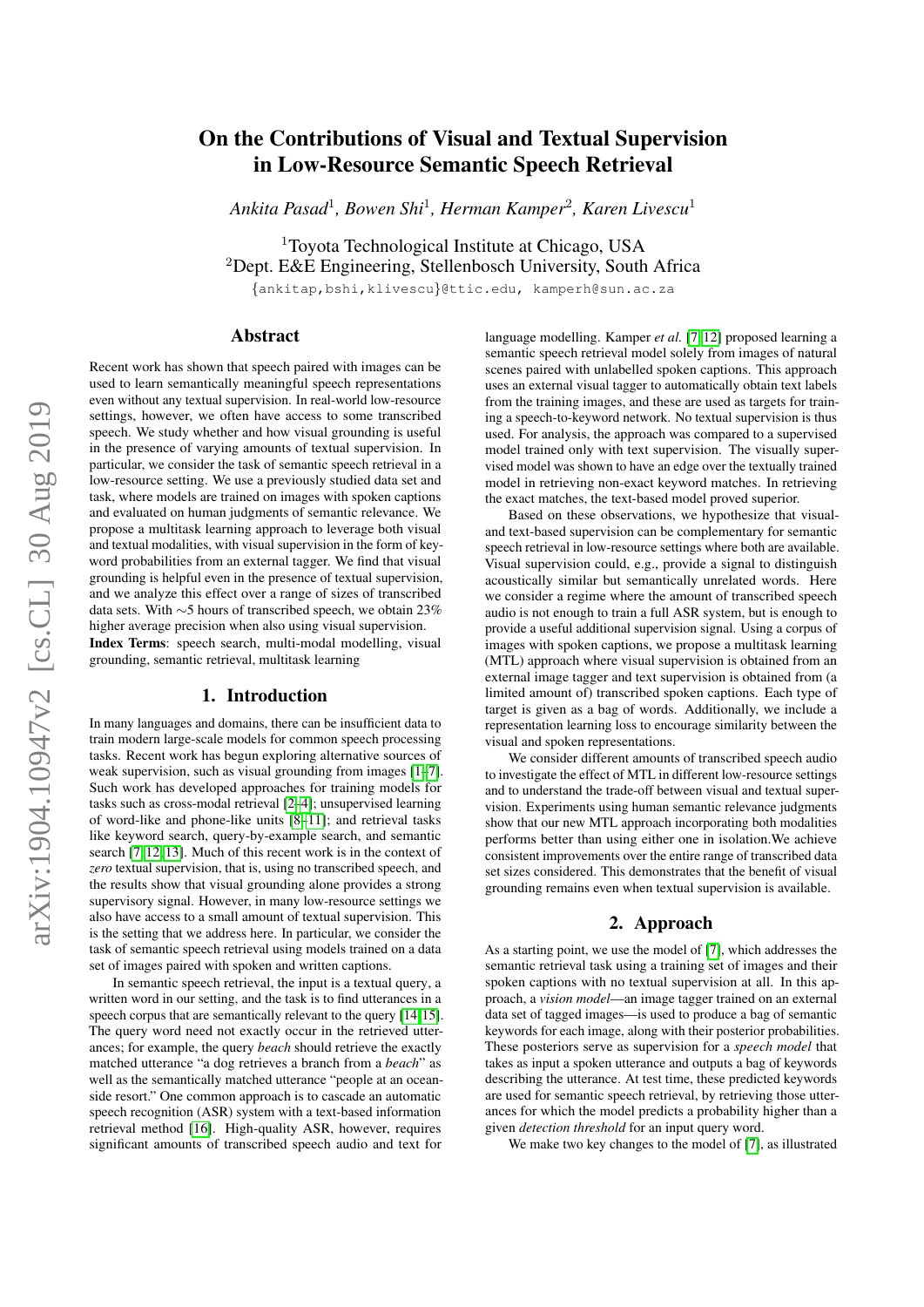<span id="page-1-0"></span>

Figure 1: *The multitask speech model with visual supervision (left) and textual supervision (right). Either of the textually supervised and visually supervised branches (or both, ensembled) can be used during inference.*

in Figure [1.](#page-1-0) First, we consider the case where we have both the visual supervision (the vector of keyword probabilities) and textual supervision, obtained from transcriptions of the training utterances. Specifically, for the textual supervision, we convert each transcription into a bag of ground-truth content words occurring in the utterance. The textual and visual supervision are used together in a multitask learning (MTL) approach, where our model consists of two branches, one that produces the "visual keywords" and one that produces "textual keywords".

The second change we make is to add a *representation loss* term. The purpose of this is to encourage intermediate representations learned by the speech model to match those in the external visual tagger. This loss is similar to ones used in recent work on unsupervised joint learning of visual and speech representations, e.g. for cross-modal retrieval [\[2\]](#page-4-2). In our case the representation loss can be viewed as a regularizer or as a third task in the MTL framework. This loss helps us take advantage of the fact that the visual tagger is trained on much more data than the speech model, so we expect its internal representations themselves to be useful during training of the speech network.

As a final, minor change, we use a stronger pre-trained visual network (ResNet-152) in the visual tagger relative to [\[7\]](#page-4-1) (more details about the vision model are given in Section [3\)](#page-1-1).

We note that other concurrent work also investigates MTL for speech with visual and textual supervision (applied to different tasks) [\[4\]](#page-4-3). A key distinction is that we focus on the specific question of how useful visual grounding is in the presence of varying amounts of textual supervision.

#### 2.1. Model Details

Each training utterance  $U = u_1, u_2, ..., u_T$  is paired with an image  $I$ . Each frame  $u_t$  is an acoustic feature vector, MFCCs in our case.<sup>[1](#page-1-2)</sup> The vision model provides weak labels,  $y_{\text{vis}} \in$  $[0, 1]^{N_{\text{vis}}}$ , where  $N_{\text{vis}}$  is the number of keywords in the visual tag set. This serves as the ground truth for the visually supervised branch output,  $f_{\text{vis}}(U) = \hat{\mathbf{y}}_{\text{vis}}$ , of the speech model.

Each training utterance  $U$  is also optionally paired with a multi-hot bag-of-words vector  $\mathbf{y}_{\text{bow}} \in \{0, 1\}^{N_{\text{bow}}}$  , obtained from the transcriptions of the spoken captions, where  $N_{\text{bow}}$  is the number of unique keywords in the text labels and each dimension indicates the presence of absence of a particular word. This vector serves as a ground truth for the output of the textually supervised branch,  $f_{\text{bow}}(U) = \hat{\mathbf{y}}_{\text{bow}}$ , of the speech model.

These task-specific supervised losses are optimized jointly with an unsupervised multi-view representation loss. In particular, we use a margin-based contrastive loss [\[17\]](#page-4-11) between the speech representation  $s$  and visual representation  $v$  at an intermediate layer within each model.

The total loss is a weighted sum of these three losses:  $\ell = \alpha_{\text{vis}}\ell_{\text{vis}} + \alpha_{\text{bow}}\ell_{\text{bow}} + (1 - \alpha_{\text{bow}} - \alpha_{\text{vis}})\ell_{\text{rep}}$ , where each of the loss terms is a function of a training utterance  $U$  and either (1) a corresponding image representation  $v$ , (2) a visual target  $y_{\text{vis}}$ , or (3) a textual target  $y_{\text{bow}}$  (if available). Both of the supervised task losses,  $\ell_{vis}$  and  $\ell_{bow}$ , are summed cross entropy losses between the predicted and ground-truth vectors, as follows (where sup∈{vis,bow}):

$$
\ell_{\sup} = -\sum_{w=1}^{|N_{\sup}|} \{y_{\sup,w} \log \hat{y}_{\sup,w} + (1 - y_{\sup,w}) \log [1 - \hat{y}_{\sup,w}] \}
$$

where  $\hat{y}_{\text{sup}}$  is a function of the speech input and  $y_{\text{sup}}$  is function of the image/transcription. The representation loss is a contrastive loss, similar to ones used in prior work on multi-view representation learning [\[2,](#page-4-2) [17,](#page-4-11) [18\]](#page-4-12), computed by sampling a fixed number of negative examples within a mini-batch (size  $B$ ) corresponding to both images and utterances:

$$
\ell_{\text{rep}} = \left\{ \frac{1}{|V|} \sum_{\mathbf{v'} \in V} \max[0, m + d_{\text{cos}}(\mathbf{v}, \mathbf{s}) - d_{\text{cos}}(\mathbf{v'}, \mathbf{s})] + \frac{1}{|S|} \sum_{\mathbf{s'} \in S} \max[0, m + d_{\text{cos}}(\mathbf{v}, \mathbf{s}) - d_{\text{cos}}(\mathbf{v}, \mathbf{s'})] \right\}
$$

where  $\{v, s\}$  are the representations of the correct vision-speech pair;  $\{\boldsymbol{v}',\boldsymbol{s}\}$  and  $\{\boldsymbol{v},\boldsymbol{s}'\}$  are negative (non-matching) pairs;  $d_{\cos}(\boldsymbol{v}, \boldsymbol{s})$  is the cosine distance between the representations;  $n_{\text{neg}} = |V| = |S|$  is the number of negative pairs; and m is a margin indicating the minimum desired difference between the positive-pair distances and negative-pair distances.

# 3. Experimental Setup

#### <span id="page-1-3"></span><span id="page-1-1"></span>3.1. Data

We use three training sets and one evaluation data set, identical to those used in prior work [\[7\]](#page-4-1), allowing for direct comparison.

<span id="page-1-2"></span><sup>&</sup>lt;sup>1</sup>Earlier work on this data set compared MFCCs to filterbank features, and found that MFCCs worked similarly or better [\[12\]](#page-4-6).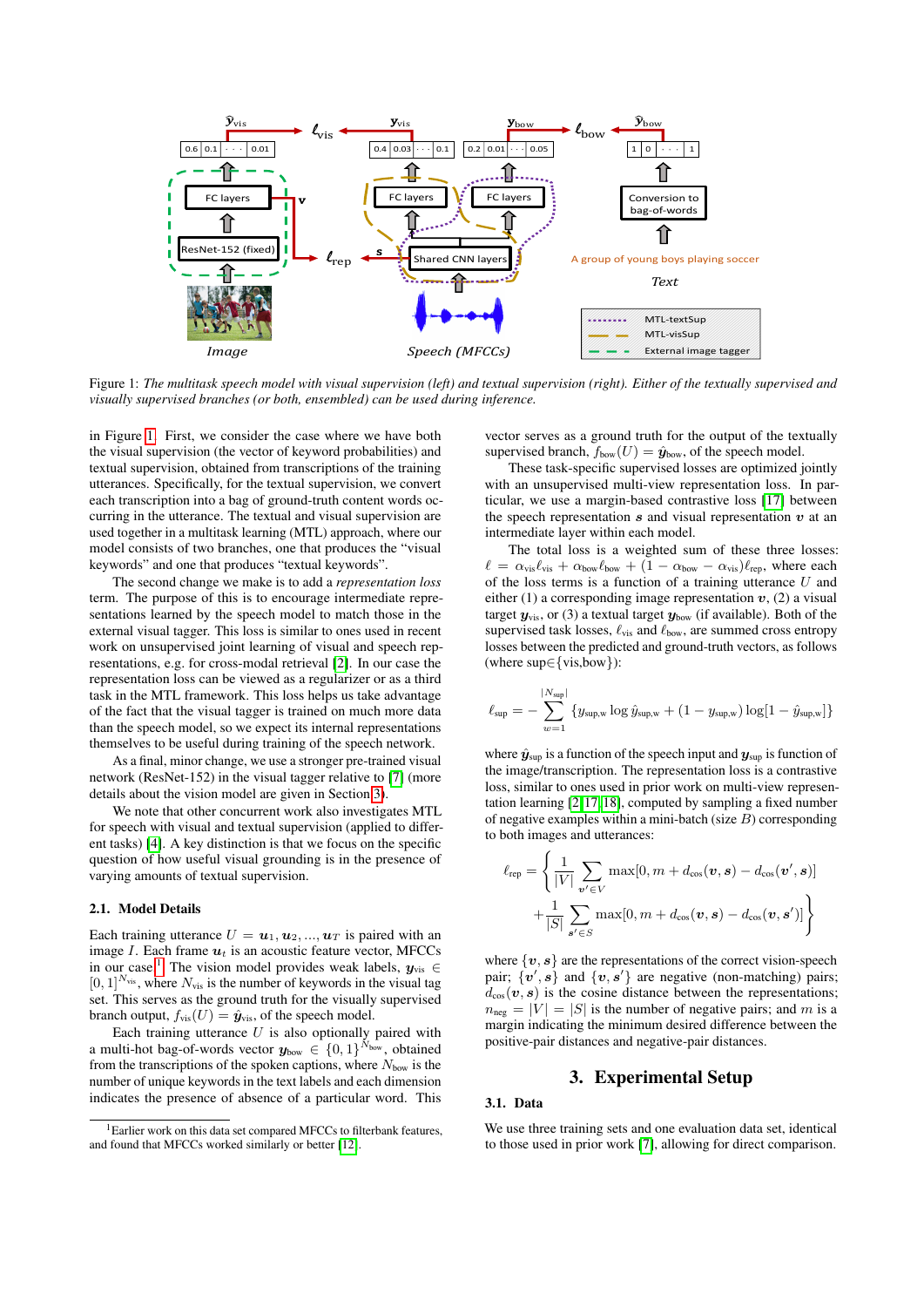*(A) Image-text pairs*: The union of MSCOCO [\[19\]](#page-4-13) and Flickr30k [\[20\]](#page-4-14), with ∼149k images (∼107k training, ∼42k dev) paired with 5 written captions each. This is an external data set used to train the image tagger before our MTL approach is applied. We are taking advantage of the fact that, in contrast to speech, labelled resources for images are more plentiful (in fact, we are implicitly also using the even larger training set of the pre-trained ResNet). The availability of such large visual data sets allows us to train a strong external image tagger.

*(B) Image-speech pairs*: The Flickr8k Audio Captions Corpus [\[21\]](#page-4-15), consisting of ∼8k images paired with 5 spoken captions each, amounting to a total of ∼46 hours of speech data (∼34 hours training, ∼6 hours dev, and ∼6 hours test speech data). The images in this set are disjoint from those in set A.

*(C) Speech-text pairs*: The spoken captions in the Flickr8k Audio Captions Corpus have written transcripts as well. We use subsets of these transcripts with varying sizes: from just ∼21 minutes to the complete ∼34 hours of labelled speech.

*(D) Human semantic relevance judgments*: For semantic speech retrieval evaluation, we use the human relevance judgments from [\[7\]](#page-4-1). 1000 utterances from the Flickr8k Audio Captions Corpus were manually annotated via Amazon Mechanical Turk with their semantic relevance for each of 67 query words. Each (utterance, keyword) pair was labeled by 5 annotators. We use both the majority vote of the annotators (as "hard labels") and the actual number of votes ("soft labels") for evaluation.

## 3.2. Implementation Details

The *vision model* (Figure [1,](#page-1-0) left) is an ImageNet pre-trained ResNet-152 [\[22\]](#page-4-16) (which is kept fixed), with a set of four 2048 unit fully connected layers added at the top, followed by a final softmax layer that produces posteriors for the  $N_{vis}$  tags. This image tagger is used to provide the visual supervision  $y_{\text{vis}}$ . The fully connected layers in the vision model are trained once on set A and kept fixed throughout the experiments.

The *speech model* (Figure [1,](#page-1-0) middle) consists of two branches, one with textual supervision and the other with visual supervision as targets. Except for the output layer, the architecture for these two networks is identical and exactly the same as the model in [\[7\]](#page-4-1). Each network consists of three convolutional layers, with the output max-pooled over time to get a 1024 dimensional embedding, followed by feedforward layers, with a final sigmoid layer producing either  $N_{vis}$  or  $N_{bow}$  scores in [0, 1]. The parameters for convolutional layers in these two branches are shared while the upper layer parameters are task-specific. Hereafter, the visually supervised branch and the textually supervised branch of this model are referred to as MTL-visSup and MTL-textSup respectively. The input speech is represented as  $MFCCs$ , zero-padded (or truncated<sup>[2](#page-2-0)</sup>) to 8 seconds (800 frames).

For *representation learning* we need the dimensions for the learned speech and vision feature vectors to match. A two-layer ReLU feedforward network is used to transform the intermediate 2048-dimensional vision feature vectors to 1024 dimensions. The output of the shared branch of the speech model is used as the speech representation. Parameters of the additional layers are learned jointly with the speech model.

For MTL, each mini-batch is sampled from either set B or set C with probability proportional to the number of data points in each set, as in [\[23\]](#page-4-17). The size of set C varies, as described in [3.1.](#page-1-3)  $N_{\text{vis}}$  is kept fixed at 1000 and  $N_{\text{bow}}$  is one of 1k, 2k, 5k and 10k (each time keeping the most common content words in set A) and

optimized along with other hyperparameters. Hyperparameters include  $\alpha_{vis}$ ,  $\alpha_{bow}$ ,  $m$ ,  $n_{neg}$ ,  $N_{bow}$ , batch size, and learning rate. Different settings are found to be optimal as the set C is varied. Adam optimization [\[24\]](#page-4-18) is used for both branches with early stopping. For early stopping, we use  $F$ -score on the Flickr8k Audio Captions validation set with a detection threshold of 0.3. Since no development set is available for semantic retrieval, the F-score is evaluated for the task of exact retrieval (i.e., keyword spotting) using the 67 keywords from set D.

#### 3.3. Baselines

We compare our proposed models to two baselines. The *visual baseline* has access to visual supervision alone. This baseline replicates the vision-speech model from [\[7\]](#page-4-1), but is improved here by using a pre-trained ResNet-152 (rather than VGG-16) for fair comparison with our models. The visual baseline is equivalent to MTL-visSup, when no textual supervision is used. The *textual baseline* has access to just the textual supervision, and is equivalent to MTL-textSup when using no visual supervision. Different baseline scores are obtained as the set C changes.

#### 3.4. Evaluation Metrics

At test time we have access to just the spoken utterances. For evaluation we use the output probability vectors of both, MTLvisSup and MTL-textSup. We evaluate semantic retrieval performance on set D (67 query words, 1000 spoken utterance search set). We measure performance using the following evaluation metrics, commonly used for retrieval tasks [\[25,](#page-4-19) [26\]](#page-4-20). *Precision at 10 (*P@10*)* and *precision at* N *(*P@N*)* measure the precision of the top 10 and top  $N$  retrievals, respectively, where  $N$  is the number of ground-truth matches. *Average precision* is the area under the precision-recall curve as the detection threshold is varied. *Spearman's rank correlation coefficient* (Spearman's ρ) measures the correlation between the utterance ranking induced by the predicted probability vectors and the ground-truth "probability" vectors. The latter is approximated using the number of votes each query word gets for a given utterance. All of these metrics except for Spearman's  $\rho$  are used for the hyperparameter tuning on exact keyword retrieval performance.

### 4. Results and Discussion

Figure [2](#page-3-0) presents the semantic retrieval performance of the MTL model as the amount of text supervision is varied. For our MTL models, we can use either output (MTL-visSup or MTLtextSup) or the average of the two (ensemble). Note that the visual baseline result is a horizontal line in each plot, as this baseline does not use any textual supervision. We present the results for Spearman's  $\rho$ , which evaluates with respect to the "soft" human labels, and average precision, which uses the hard majority decisions. The trends for other hard label-based metrics  $(P@10, P@N)$  follow the same trend as average precision.

The first clear conclusion from these results is that visual grounding is still helpful even when some speech transcripts are available. This is, to our knowledge, the first time that this has been demonstrated for visually grounded models of speech semantics. In terms of average precision, the multitask model with both visual and textual supervision is better than the baseline text-supervised model even when using all of the transcribed speech. Ensembling the outputs gives a large performance boost over using only MTL-textSup: ∼28% when using 1.7 hours (5%) of transcribed speech and ∼14% when using 34.4 hours (100%). Even individually, the best performance at any level

<span id="page-2-0"></span><sup>2</sup>99.5% of the utterances are 8 s or shorter.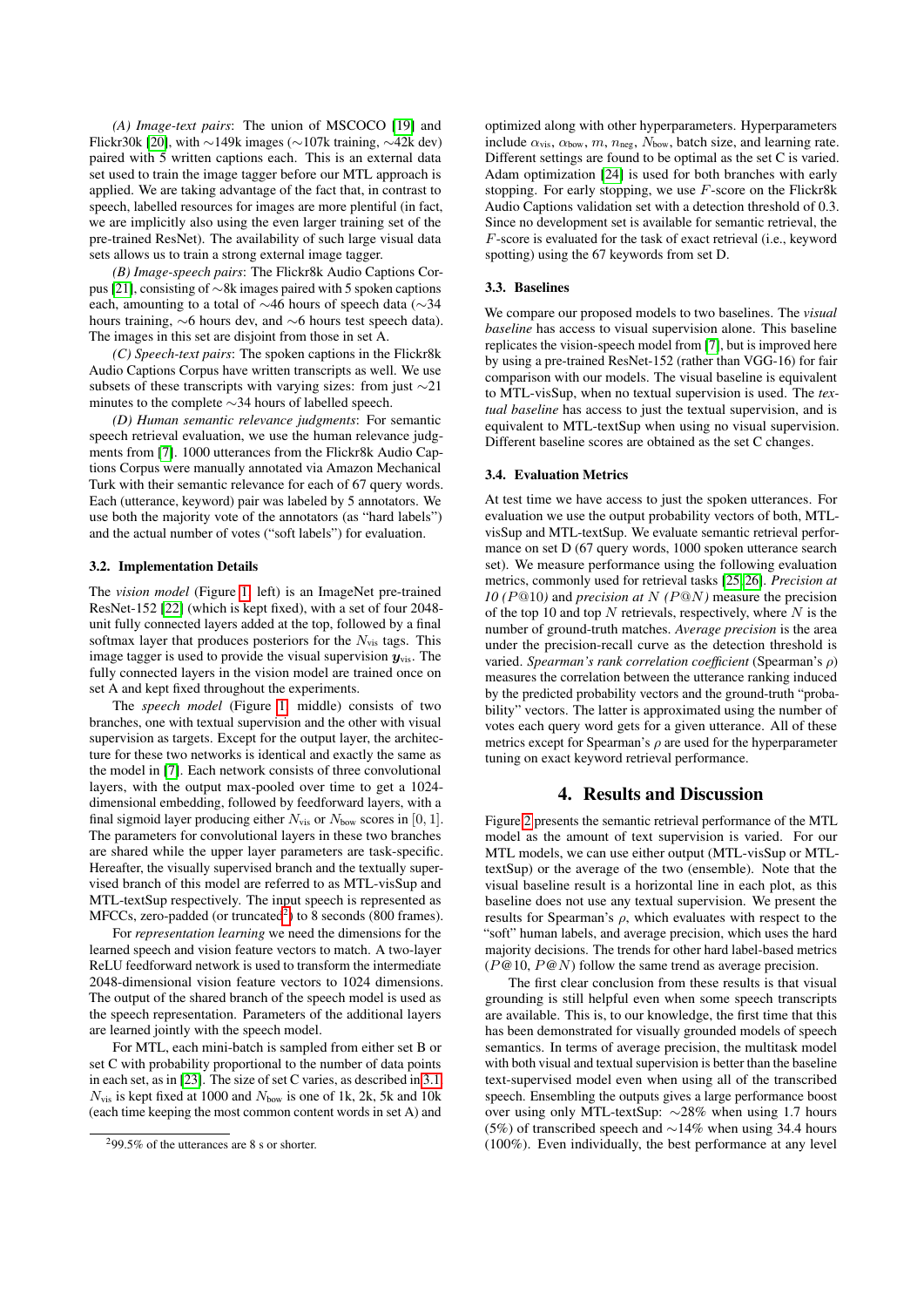<span id="page-3-0"></span>

Figure 2: *Top: Semantic retrieval performance, in terms of average precision (AP) and Spearman's* ρ*. Shading around the curves in the plots indicates standard deviation over multiple runs with different random initializations. Bottom: Average precision (%) for a low-resource and higher-resource setting.*

of supervision is obtained with one of the MTL models (MTLtextSup or MTL-visSup).

In terms of Spearman's  $\rho$ , the trends are somewhat different from average precision. Here, the MTL-visSup outperforms MTL-textSup at all levels of supervision, and the visual baseline alone is almost as good as the MTL-visSup. This finding is in line with earlier work [\[7\]](#page-4-1), which found that the visual baseline does particularly well in terms of Spearman's  $\rho$ , which is more permissive of non-exact semantic matches. In some sense, Spearman's  $\rho$  uses a more "complete" measure of the ground truth, since it considers the full range of human judgments rather than just the majority opinion.

Effect of representation loss. The results in Figure [2](#page-3-0) use the supervised losses as well as the representation loss. Removing the latter reduces average precision by roughly 2-4% for most points on the curve, while for Spearman's  $\rho$  it makes little difference. However, when tuning for exact retrieval on the development set, we find much larger gains from the representation loss, roughly 7-15% in average precision. This difference could be an artifact of tuning and testing on different tasks.

Effect of varying  $N_{\text{bow}}$ . We observe that a higher  $N_{\text{bow}}$  of 10k words is preferred at lower supervision, while at higher supervision having just 1k words in the output is best. Our interpretation is that having more words in the output than we will be evaluating on is equivalent to training the model on additional tasks which we do not care about at test time. This additional MTL-like setting has a regularization effect which is helpful in lower-resource settings, but as we have access to more and more labelled data, we no longer benefit from regularization.

Other modeling alternatives. We also considered other ways to combine the multiple sources of supervision: (1) by splitting the convolutional layers, (2) by pre-training on the visual task and fine-tuning on the textual task, or (3) by using a hierarchical multitask approach—inspired by prior related work [\[27–](#page-4-21)[29\]](#page-4-22) where the (more semantic) visual supervision is at a higher level and the (exact) textual supervision is at a lower level. Our MTL model (Figure [1\)](#page-1-0) outperforms these other approaches.

<span id="page-3-1"></span>

Figure 3: *t-SNE visualization of the representations learned with* ∼ *1.7 hours of transcribed speech, using the textual baseline (left) and MTL-textSup (right).*

Qualitative analysis. We visualize embeddings from the penultimate layer of the model by passing a set of isolated word segments through the model. Figure [3](#page-3-1) shows 2D t-SNE [\[30\]](#page-4-23) visualizations of these embeddings from both the textual baseline model and the MTL-textSup at low supervision.Qualitatively, the representation learned by the MTL model results in more distinct clusters than the baseline.We have also examined the retrieved utterances for these models and found that, at lower supervision, MTL-textSup outputs higher false positives than MTL-visSup due to acoustically similar words. For instance, for the query "tree", MTL-textSup retrieves utterances containing the acoustically similar word "street". This effect reduces as we train MTL-textSup on higher amount of text data.

# 5. Conclusion

Visual grounding has become a commonly used source of weak supervision for speech in the absence of textual supervision. Our motivation here was to, first, examine the contribution of visual grounding when some transcribed speech is also available and, second, explore how best to combine both visual and textual supervision for a semantic speech retrieval task. We proposed a multitask speech-to-keyword model that has both visually supervised and textually supervised branches, as well as an additional explicit speech-vision representation loss as a regularizer. We explored the performance of this model in a low-resource setting with various amounts of textual supervision, from none at all to 34 hours of transcribed speech. Our main finding is that visual grounding is indeed helpful even in the presence of textual supervision. Experiments over a range of levels of supervision show that joint training with both visual and textual supervision results in consistently improved retrieval.

A limitation of the current work is that the set of queries and human judgments is small. A natural next step is to collect more human evaluation data and to consider a wider variety of queries, including multi-word queries. Another next step is to widen the types of speech domains that we consider, for example to explore whether visually grounded training can learn retrieval models that are applicable also to speech that is not describing a visual scene. On a technical level, there is room for more exploration of different types of multi-view representation losses (such as ones based on canonical correlation analysis [\[31,](#page-4-24) [32\]](#page-4-25)), as well as more structured speech models that can localize the relevant words/phrases for a given query.

## 6. Acknowledgements

This material is based upon work supported by the Air Force Office of Scientific Research under award number FA9550-18-1- 0166, by NSF award number 1816627, and by a Google Faculty Award to Herman Kamper.